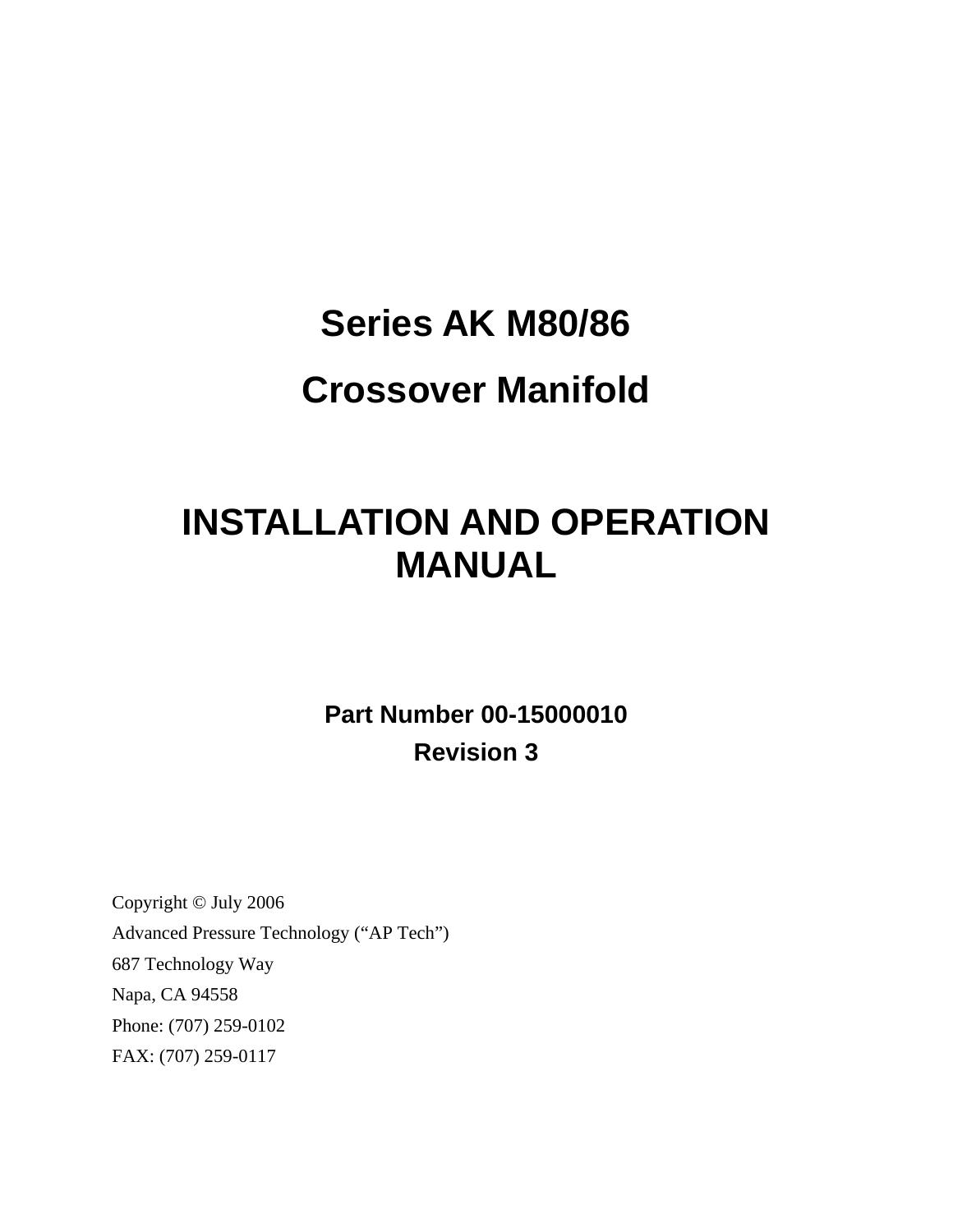# **TABLE OF CONTENTS**

| $\mathbf{1}$ . |      |  |  |
|----------------|------|--|--|
| 2.             |      |  |  |
|                | 2.1. |  |  |
|                | 2.2. |  |  |
| 3.             |      |  |  |
|                | 3.1. |  |  |
|                | 3.2. |  |  |
| 4.             |      |  |  |
|                | 4.1. |  |  |
|                | 4.2. |  |  |
|                | 4.3. |  |  |
|                | 4.4. |  |  |
|                | 4.5. |  |  |
|                | 4.6. |  |  |
| 5.             |      |  |  |
|                | 5.1. |  |  |
| 6.             |      |  |  |
|                | 6.1. |  |  |
|                | 6.2. |  |  |
|                | 6.3. |  |  |
|                | 6.4. |  |  |
|                | 6.5. |  |  |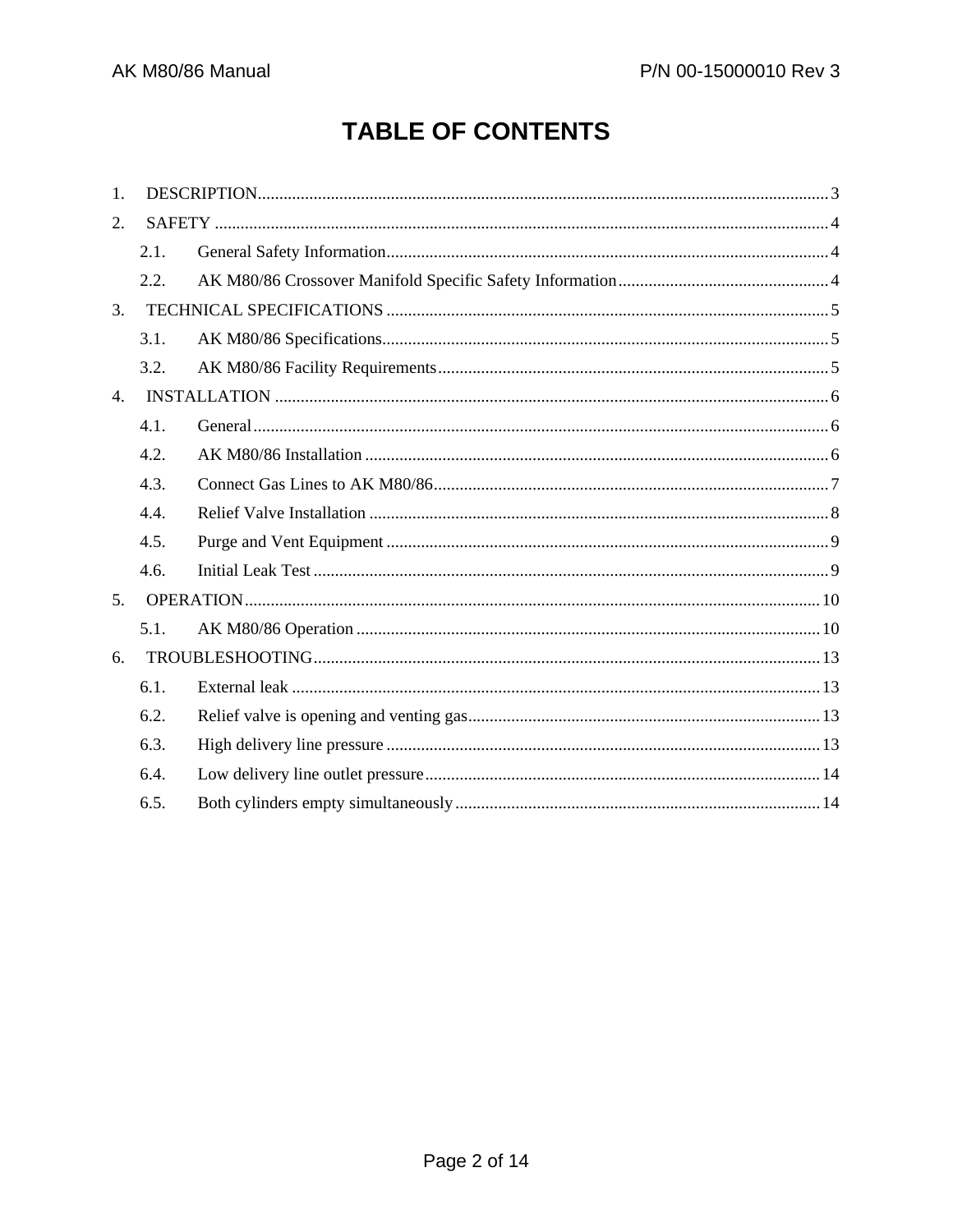## <span id="page-2-0"></span>**1. DESCRIPTION**

This installation and operation manual covers the series AK M80/86 crossover manifold. The AK M80/86 crossover manifold is used to maintain a continuous supply of source gas when the "in use" gas cylinder is depleted by automatically drawing gas from a standby cylinder. The AK M80/86 consists of a *crossover regulator* and a *line regulator* mounted to a common panel. The crossover regulator consists of two regulators with separate inlets and a common outlet, machined into a single body. Two pressure gauges are installed in the crossover regulator to indicate the inlet pressure from the *A Side* and *B Side* gas cylinders. The crossover regulator supplies the line regulator. The crossover regulator has a plugged outlet port at the 6:00 o'clock position for installation of a relief valve. A relief valve is recommended to protect the low pressure side of the crossover regulator from full cylinder pressure in the event of a seat failure. The line regulator has one primary outlet port, a secondary plugged outlet port, and a pressure gauge that indicates outlet pressure. Custom configurations may vary slightly from this standard design. [Figure 1](#page-2-1) shows the basic design.



<span id="page-2-1"></span>**Figure 1. AK M80/86 Crossover Manifold Front View**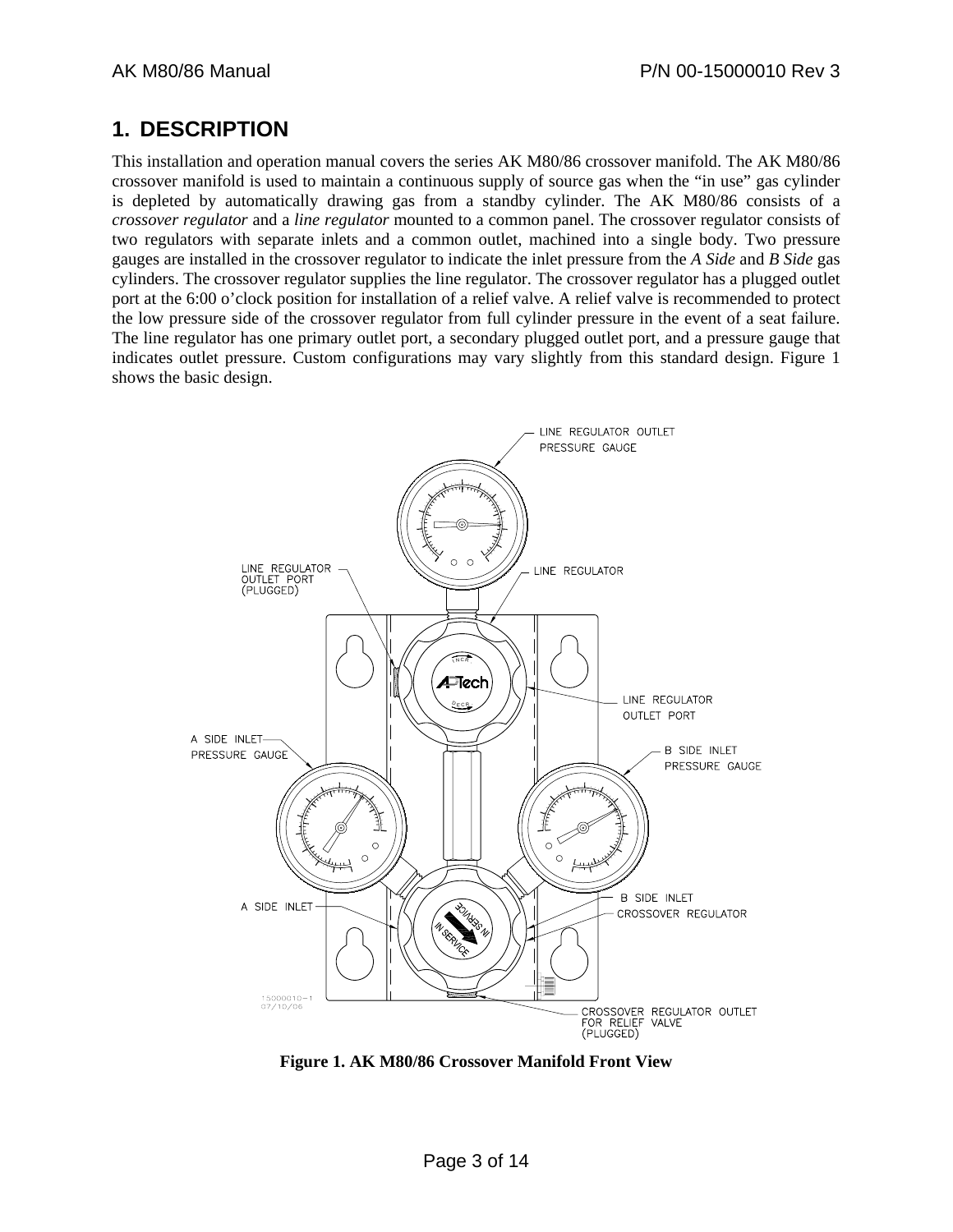## <span id="page-3-0"></span>**2. SAFETY**

**The user is strongly recommended to carefully read this section covering general safety information and to adhere to specific safety information located throughout this manual.** 

#### **2.1. General Safety Information**

All technicians that install, operate, or maintain this equipment should be trained in the use and hazards of compressed gases. Technicians should also be familiar with the hazards associated with the particular gas being delivered. These hazards can include high pressure, asphyxiation, toxicity, flammability, corrosivity, etc. Material safety data sheets are available from gas suppliers that provide detailed information on the hazards associated with a particular gas.

Appropriate personnel protective equipment should be worn at all times as recommended by the material safety data sheet for the particular gas and as required by safety practices at the installation site. This equipment may include safety glasses, safety shield, rubber gloves, aprons, etc.

Never exceed the maximum working pressure of the equipment.

Equipment shall be installed in a manner that meets local, state, and federal regulations and safety guidelines. General guidelines for compressed gases can be obtained from the Compressed Gas Association [\(http://www.cganet.com/\)](http://www.cganet.com/) and the European Industrial Gases Association [\(www.eiga.org](http://www.eiga.org/)).

Prior to disassembling manifold lines, the system may need to be purged using nitrogen or another gas to remove any hazardous gases. The AK M80/86 system does not have built-in purging capability, which is the responsibility of the user.

### **2.2. AK M80/86 Crossover Manifold Specific Safety Information**

An overpressure relief device should be installed in the plugged low-pressure (6:00 o'clock) port of the crossover regulator. The outlet of the relief device should be connected to a scrubber system or directed away from personnel as appropriate.

The AK M80/86 manifold should be checked for leaks upon installation and inspected periodically during use.

A shut off valve and check valve should be installed between the both supply cylinders and the AK M80/86 manifold inlet connections to prevent gas from the cylinder in use from escaping when a cylinder is being replaced.

Installation of purge and vent valves are recommended when used with hazardous gases and exposure to the gas can result in a safety hazard to personnel. Purge equipment is the responsibility of the user.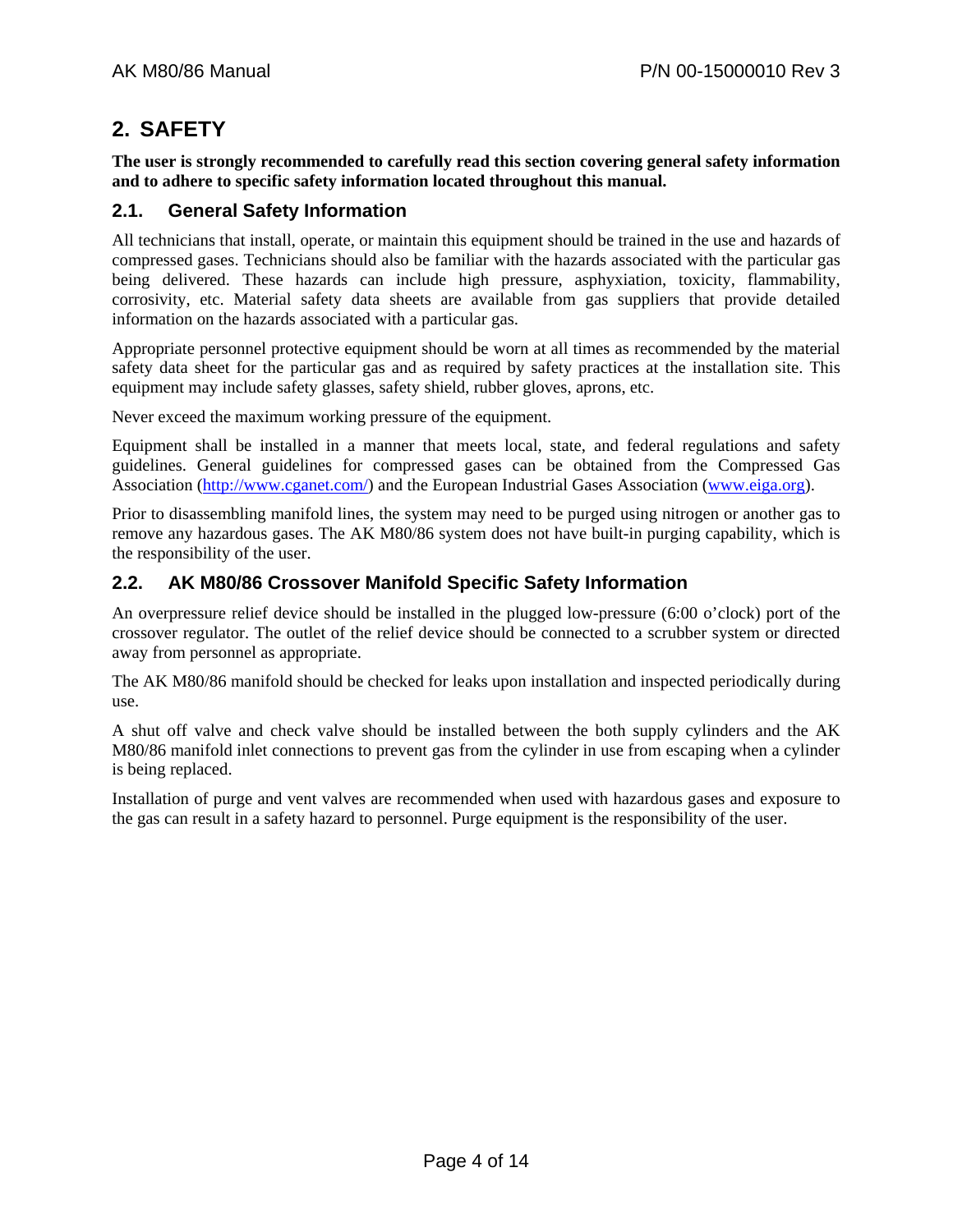# <span id="page-4-0"></span>**3. TECHNICAL SPECIFICATIONS**

## **3.1. AK M80/86 Specifications**

#### 3.1.1. Physical

- Dimensions are approximately 6 inch wide by 10 inch high by 8-1/2 inch deep
- **Weight is approximately 9 lbs.**
- $\blacksquare$  Mounting is by 4 each 1/4 inch diameter screws

#### 3.1.2. Pressure and Flow

- 3500 psig maximum inlet pressure
- <sup>250</sup>, 150, 100, 60, or 30 psig maximum outlet pressure options (specified when ordered)
- 75 slm nitrogen maximum flow at 200 psig minimum inlet pressure (depending on line regulator outlet pressure setting)

### **3.2. AK M80/86 Facility Requirements**

The following is needed to install the AK M80/86 manifold at the users facility.

- Horizontal strut channel or wall with anchor bolts
- $\blacksquare$  1/4 inch diameter, hex head type screws (1/4-20 or 1/4-28 thread acceptable)

The following is required for proper operation of the equipment:

- Check valve for installation between cylinder and regulator inlet port
- **Manual valve for installation between cylinder and check valve**
- **•** Appropriate purge and vent system for hazardous gases
- Relief valve for installation on crossover regulator low pressure port
- Relief valve for installation on line regulator low pressure port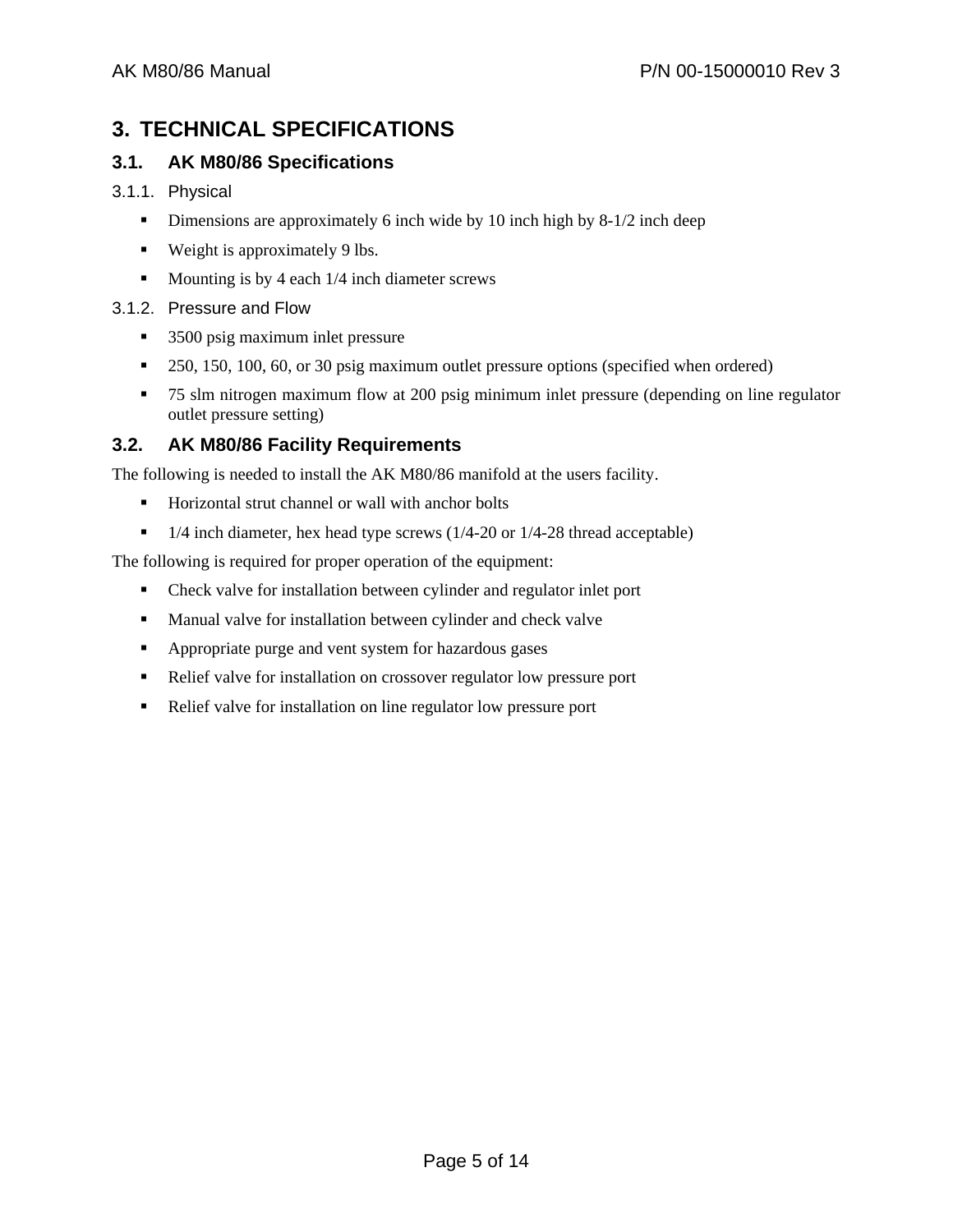# <span id="page-5-0"></span>**4. INSTALLATION**

This section describes how to install the equipment at a user facility.

## **4.1. General**

Use Teflon® pipe thread tape on NPT connections. When mating a 316 stainless steel pipe fitting to a 316 stainless steel AK M80/86 body, it is recommended that Teflon tape be applied to the first NPT thread to prevent galling upon assembly. For brass fittings, do not apply thread tape to the first NPT thread to reduce the chance of introducing pieces of thread tape into the system. Use care not to apply Teflon tape such that loose tape will come free and enter the flow path.

Do not drop or jar the switchover manifold because damage to internal parts and pressure gauges may result.

Inspect the manifold after unpacking and before installation. If any damage is observed, contact factory for repair.

## **4.2. AK M80/86 Installation**

Select a location for the manifold that is sheltered from the environment and away from sources of heat or sparks. The area should be protected from vehicles and moving mechanical equipment. The area must be accessible for ease of cylinder replacement.

It is recommended that the screw head maximum size be 5/8 inch diameter so that the mounting panel large holes can easily slip over the screw head. Two possible methods to mount the manifold are given below.

- Install two metal framing channels (i.e. Unistrut<sup>®</sup> type or equivalent) horizontally on the wall and parallel to each other. Space the channels 5-1/4 inches apart on center. Secure the AK M80/86 manifold to the channel using 1/4 inch screws.
- Install anchors in the wall using the pattern shown on [Figure 2](#page-6-1) or hold the AK M80/86 manifold against a wall and mark the location of the mounting holes. Mount the AK M80/86 manifold directly to the wall and secure with 1/4 inch diameter screws.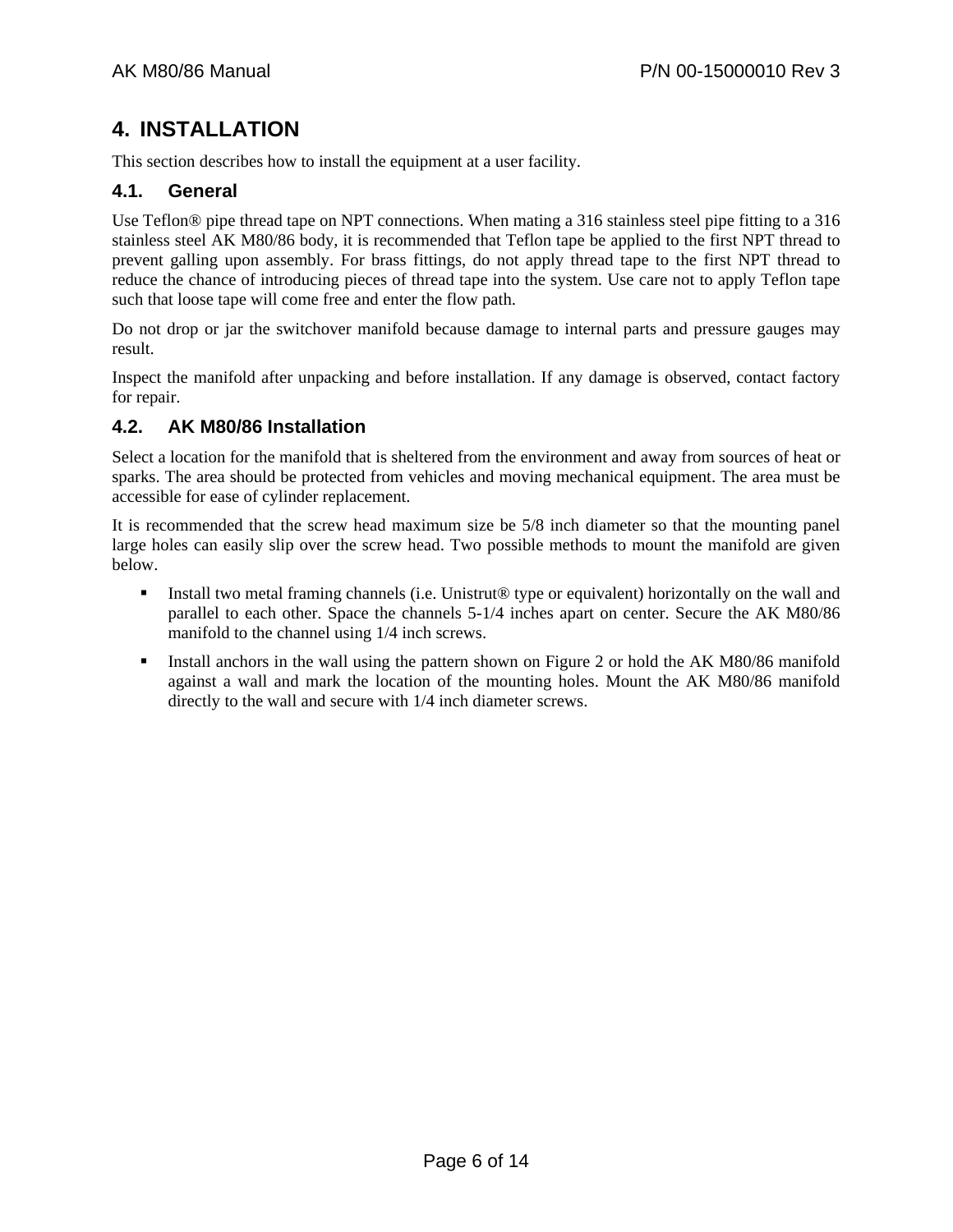<span id="page-6-0"></span>

**Figure 2. AK M80/86 Crossover Manifold Mounting Hole Pattern** 

#### <span id="page-6-1"></span>**4.3. Connect Gas Lines to AK M80/86**

Position a gas cylinder on each side of the AK M80/86 panel. Secure cylinders in place using an appropriate restraint system.

Equipment can be supplied with various types of fittings and connections. The standard connections are 1/4 inch female NPT. Inspect the system to determine if the connection is NPT, tube compression, or other.

Install a check valve into port labeled "HP-A" on AK M80/86 manifold. Flow arrow on check valve should be pointing into the AK M80/86 manifold inlet port. Install manual shut off valve onto check valve.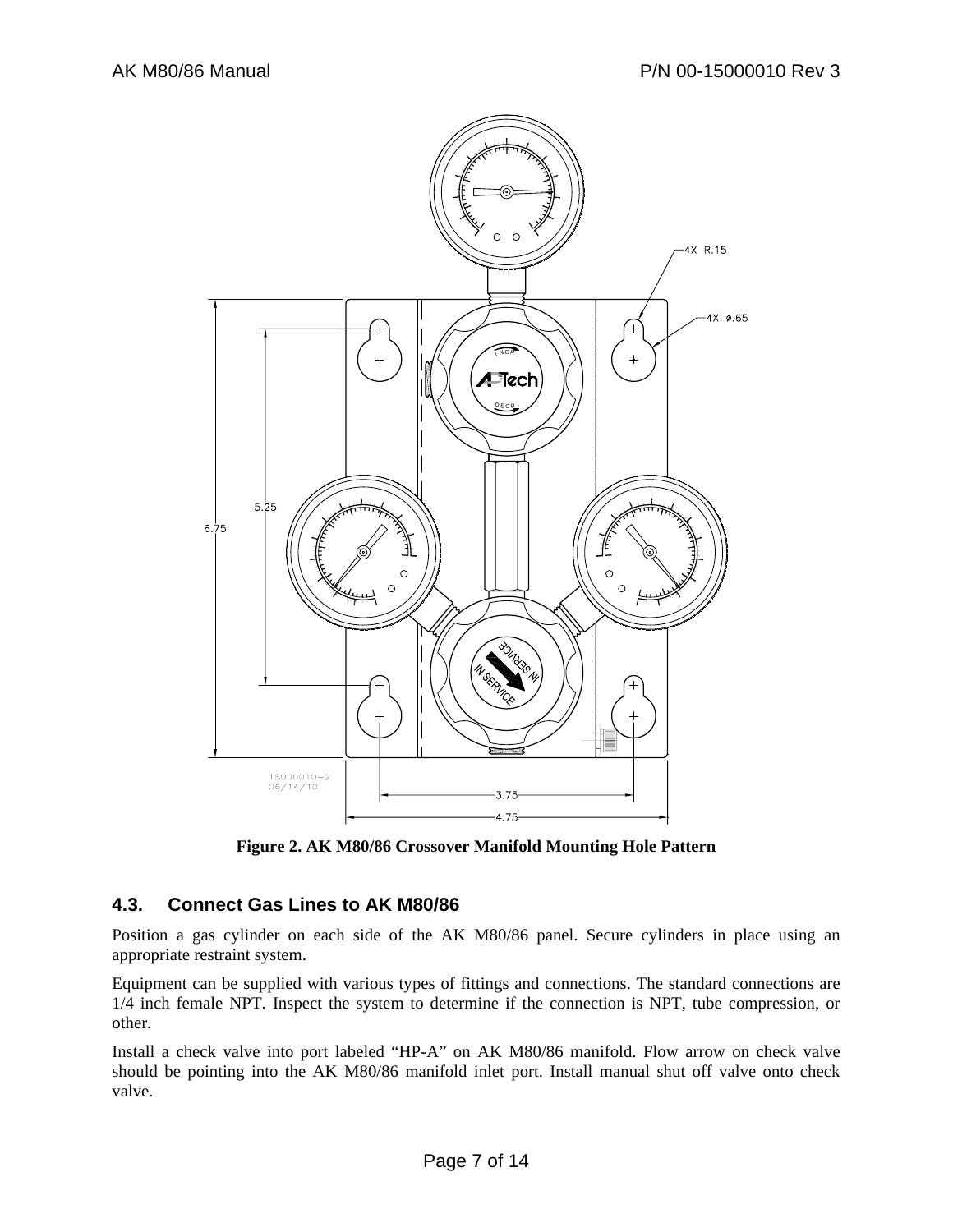<span id="page-7-0"></span>Install a check valve into port labeled "HP-B" on AK M80/86 manifold. Flow arrow on check valve should be pointing into the AK M80/86 manifold inlet port. Install manual shut off valve onto check valve.

Connect a "pigtail" (bent piece of tubing with loops for flexibility and to reduce stress on connections) or flexible braided hose from the outlet of the left cylinder valve to the manual valve on the AK M80/86 manifold regulator inlet port labeled "HP-A".

Connect a "pigtail" (bent piece of tubing with loops for flexibility and to reduce stress on connections) or flexible braided hose from the outlet of the right cylinder valve to the manual valve on the AK M80/86 manifold regulator inlet port labeled "HP-B".

Install appropriate fitting into line regulator 1/4 NPT female outlet port. Install delivery line to point of use using tubing or piping.

#### **4.4. Relief Valve Installation**

Remove 1/4 NPT plug from port on AK M80/86 crossover regulator. Clean Teflon thread tape from port. Install a relief valve that is set above the AK M80/86 crossover regulator pressure settings. See [Table 1](#page-7-1) for recommended nominal relief valve set pressures. If necessary due to gas properties, route the relief valve outlet line to an appropriate scrubber or exhaust system. Otherwise, direct the relief valve outlet away from personnel.

| <b>AK M80/86 Model</b> | <b>Nominal Crossover</b><br><b>Regulator Outlet Range</b> | <b>Relief Valve</b><br><b>Set Pressure</b> |
|------------------------|-----------------------------------------------------------|--------------------------------------------|
|                        |                                                           |                                            |
| AK M8002, M8602        | 85-115 psig                                               | $150$ psig                                 |
| AK M8006, M8606        | $85-115$ psig                                             | $150$ psig                                 |
| AK M8010, M8610        | $135 - 165$ psig                                          | $200$ psig                                 |
| AK M8015, M8615        | 225-275 psig                                              | 325 psig                                   |
| <b>AK M8025</b>        | 435-515 psig                                              | $600$ psig                                 |

**Table 1. Crossover Relief Valve Nominal Set Pressures** 

<span id="page-7-1"></span>It is also suggested that a relief valve be installed in the plugged outlet port of the AK M80/86 line regulator. Remove 1/4 NPT plug from outlet port on AK M80/86 line regulator. Clean Teflon thread tape from port. Install a relief valve that is set above the AK M80/86 line regulator maximum outlet pressure. See [Table 2](#page-8-1) for recommended nominal relief valve set pressures. If necessary due to gas properties, route the relief valve outlet line to an appropriate scrubber or exhaust system. Otherwise, direct the relief valve outlet away from personnel.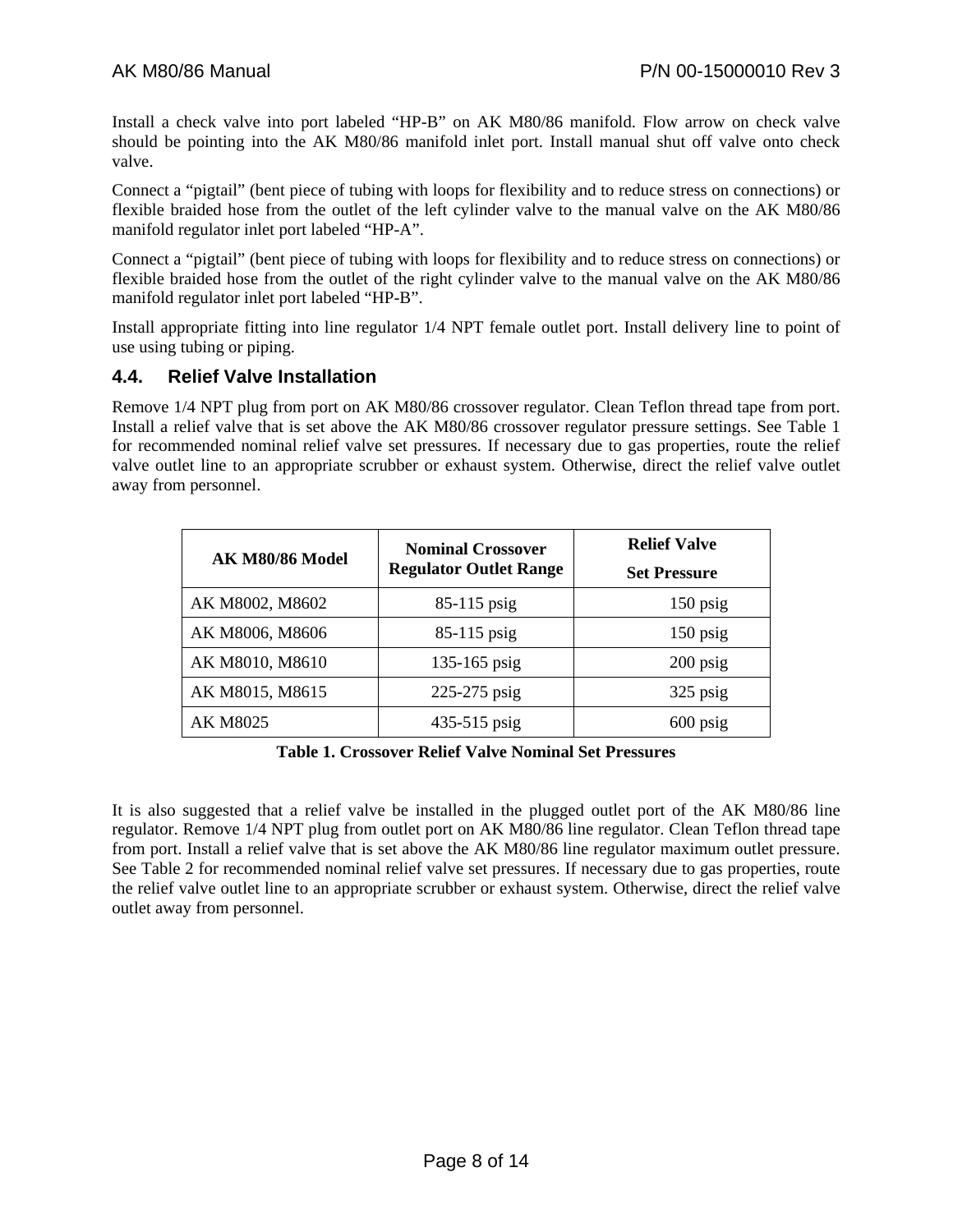<span id="page-8-0"></span>

| AK M80/86 Model | <b>Line Regulator</b> | <b>Relief Valve</b> |
|-----------------|-----------------------|---------------------|
|                 | <b>Maximum Outlet</b> | <b>Set Pressure</b> |
| AK M8002, M8602 | 30 psig               | 50 psig             |
| AK M8006, M8606 | 60 psig               | $100$ psig          |
| AK M8010, M8610 | $100$ psig            | $150$ psig          |
| AK M8015, M8615 | $150$ psig            | $200$ psig          |
| AK M8025        | $250$ psig            | 300 psig            |

**Table 2. Line Regulator Relief Valve Nominal Set Pressures** 

#### <span id="page-8-1"></span>**4.5. Purge and Vent Equipment**

If required due to gas properties (such as for hazardous gases), install purge and vent valves to enable the operator to remove hazardous gases from the lines using an inert purge gas before connecting and disconnecting gas cylinders.

#### **4.6. Initial Leak Test**

Connect a nitrogen (or other appropriate gas) cylinder with a pressure regulator to both inlets on the AK M80/86 manifold. Regulate the pressure to less than the manifold maximum inlet pressure and no more than 90% of the inlet gauge maximum range.

Pressurize the manifold with nitrogen. Increase the line regulator to the maximum outlet.

Check all lines for leaks by listening for audible leakage and applying soap solution to NPT connections. Disassemble, repair, and retest all leaks.

Disconnect the nitrogen cylinder.

Fully close (turn knob counterclockwise) the AK M80/86 line regulator.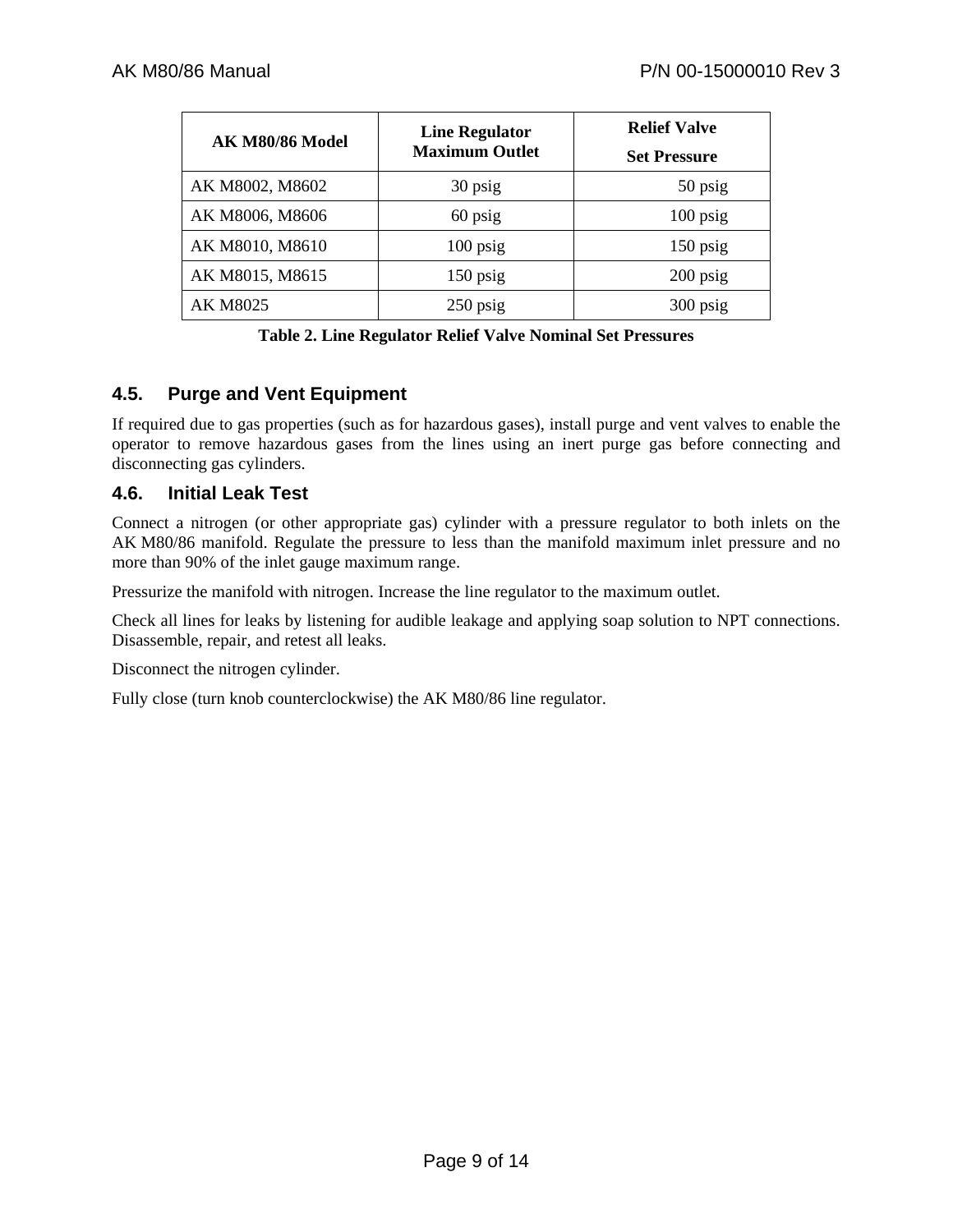# <span id="page-9-0"></span>**5. OPERATION**

This section describes operation of the AK M80/86 crossover manifold.



**Figure 3. AK M80/86 Installation Schematic** 

## **5.1. AK M80/86 Operation**

#### 5.1.1. General Principle of Operation

The knob for the crossover regulator has an "IN SERVICE" label with an arrow. When the knob is turned so that the arrow points toward the *B Side* (right) cylinder (approximately the 4:30 o'clock position with the line regulator at 12:00 o'clock position), then the *B Side* (right) cylinder is the primary gas supply and the *A Side* (left) cylinder is the standby gas supply. When the knob is turned so that the arrow points toward the *A Side* (left) cylinder (approximately the 7:30 o'clock position), then the *A Side* (left) cylinder is the primary gas supply and the *B Side* (right) cylinder is the standby gas supply.

The crossover regulator is comprised of a fixed outlet pressure regulator and an adjustable (limited range) outlet pressure regulator. The *A Side* (left) cylinder supplies the fixed outlet pressure regulator. The *B Side* (right) cylinder supplies the adjustable outlet pressure regulator. The adjustable outlet pressure regulator has the "side selection outlet" knob with the "IN SERVICE" label and arrow. This regulator can be rotated only 270 degrees to adjust the *B Side* outlet pressure slightly above or slightly below the *A Side* fixed outlet pressure. It is this slight change in *B Side* outlet pressure that *selects* which cylinder is supplying gas and which cylinder is on standby. When the cylinder supplying gas is empty, then it is time to replace that cylinder using the protocol in Section [5.1.3](#page-10-0) or [5.1.4](#page-11-0) as appropriate.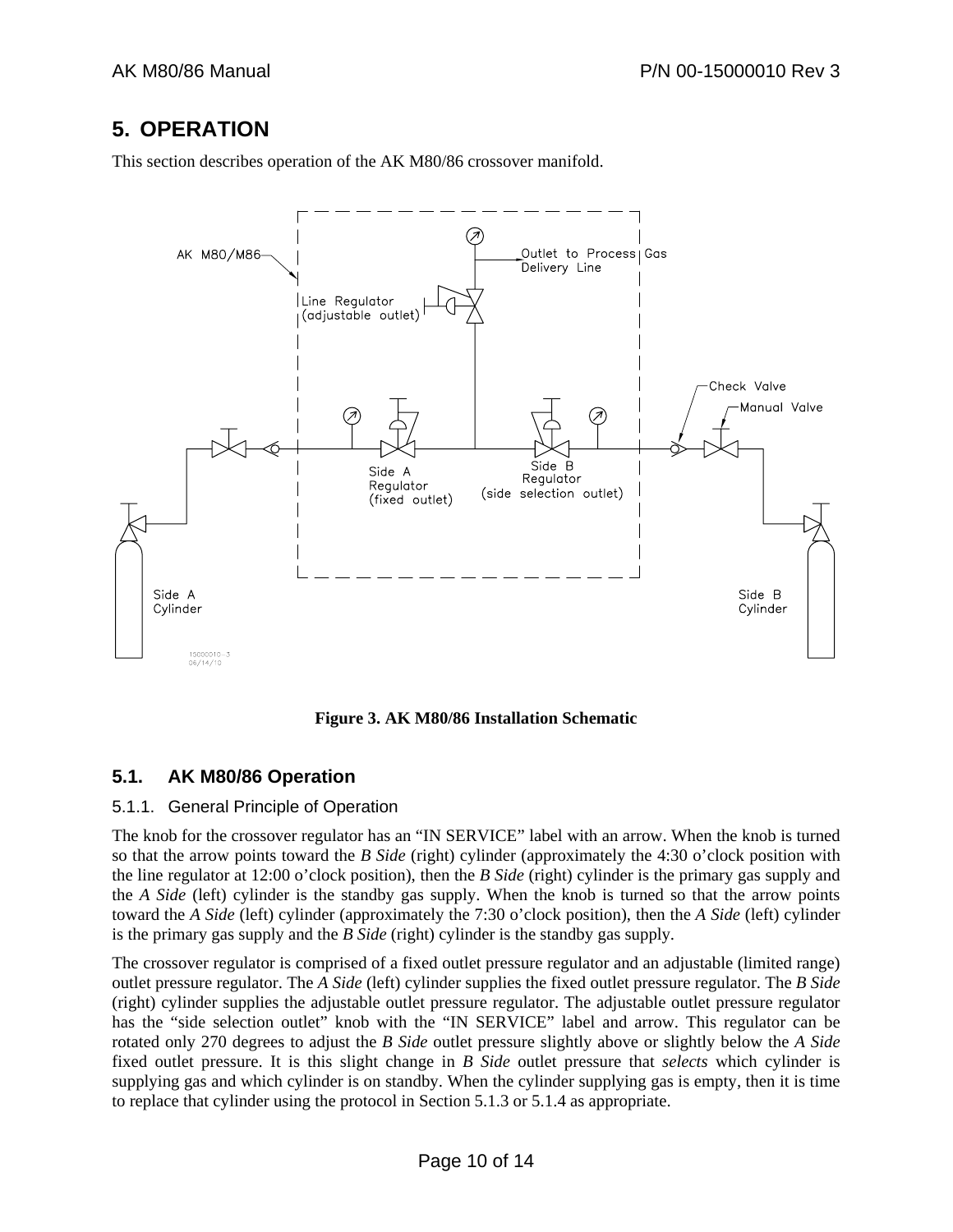The line regulator is used to maintain a constant delivery pressure since the outlet pressure from the upstream crossover regulator fluctuates as *A Side* and *B Side* cylinders empty and are replaced. The line regulator is fully adjustable to the maximum outlet pressure. Rotating the knob clockwise increases the line regulator outlet pressure.

#### 5.1.2. Initial Pressurization

Confirm that an initial leak test has been performed and all leaks repaired.

Close all system valves.

Close line regulator by turning knob counterclockwise.

Turn side selection knob on AK M80/86 crossover regulator clockwise until internal stop is contacted. The "IN SERVICE" label arrow on the knob should be pointing toward the *B Side* (right) cylinder (approximately the 4:30 o'clock position).

Open *B Side* cylinder valve and manual valve between *B Side* (right) cylinder and AK M80/86 crossover manifold. Pressure on *B Side* (right) gauge should indicate the cylinder pressure.

Open *A Side* cylinder valve and manual valve between *A Side* (left) cylinder and AK M80/86 crossover manifold. Pressure on *A Side* (left) gauge should indicate the cylinder pressure.

Adjust line regulator (clockwise) to desired delivery pressure setting as indicated on pressure gauge.

Check all system connections for leaks. This can be done with soap solution on each connection, by listening for an audible hissing sound, or by using an appropriate gas detector.

#### <span id="page-10-0"></span>5.1.3. B Side (right) Cylinder Depleted

Confirm that *B Side* (right) side cylinder is depleted by reading the pressure gauge. The exact pressure will depend on the specific AK M80/86 model. The approximate pressure when the *B Side* cylinder is depleted is given in [Table 3.](#page-10-1)

Rotate AK M80/86 crossover manifold "selection" knob counterclockwise until internal stop is contacted. The knob will rotate approximately 270 degrees. The "IN SERVICE" label arrow on the knob should be pointing toward the *A Side* (left) cylinder (approximately the 7:30 o'clock position).

Close *B Side* (right) cylinder valve and manual valve between *B Side* (right) cylinder and AK M80/86 crossover manifold. If required, operate equipment to purge line from cylinder to manifold.

Disconnect depleted *B Side* cylinder and connect full cylinder.

Open *B Side* (right) cylinder valve and manual valve between *B Side* (right) cylinder and AK M80/86 crossover manifold. Pressure on *B Side* (right) gauge should indicate the cylinder pressure.

| AK M80/86 Model | <b>B</b> Side Depletion<br>Pressure, psig |
|-----------------|-------------------------------------------|
| AK M8002, M8602 | 100                                       |
| AK M8006, M8606 | 100                                       |
| AK M8010, M8610 | 150                                       |
| AK M8015, M8615 | 250                                       |
| AK M8025        | 475                                       |

<span id="page-10-1"></span>**Table 3. Approximate** *B Side* **Cylinder Depletion Pressure**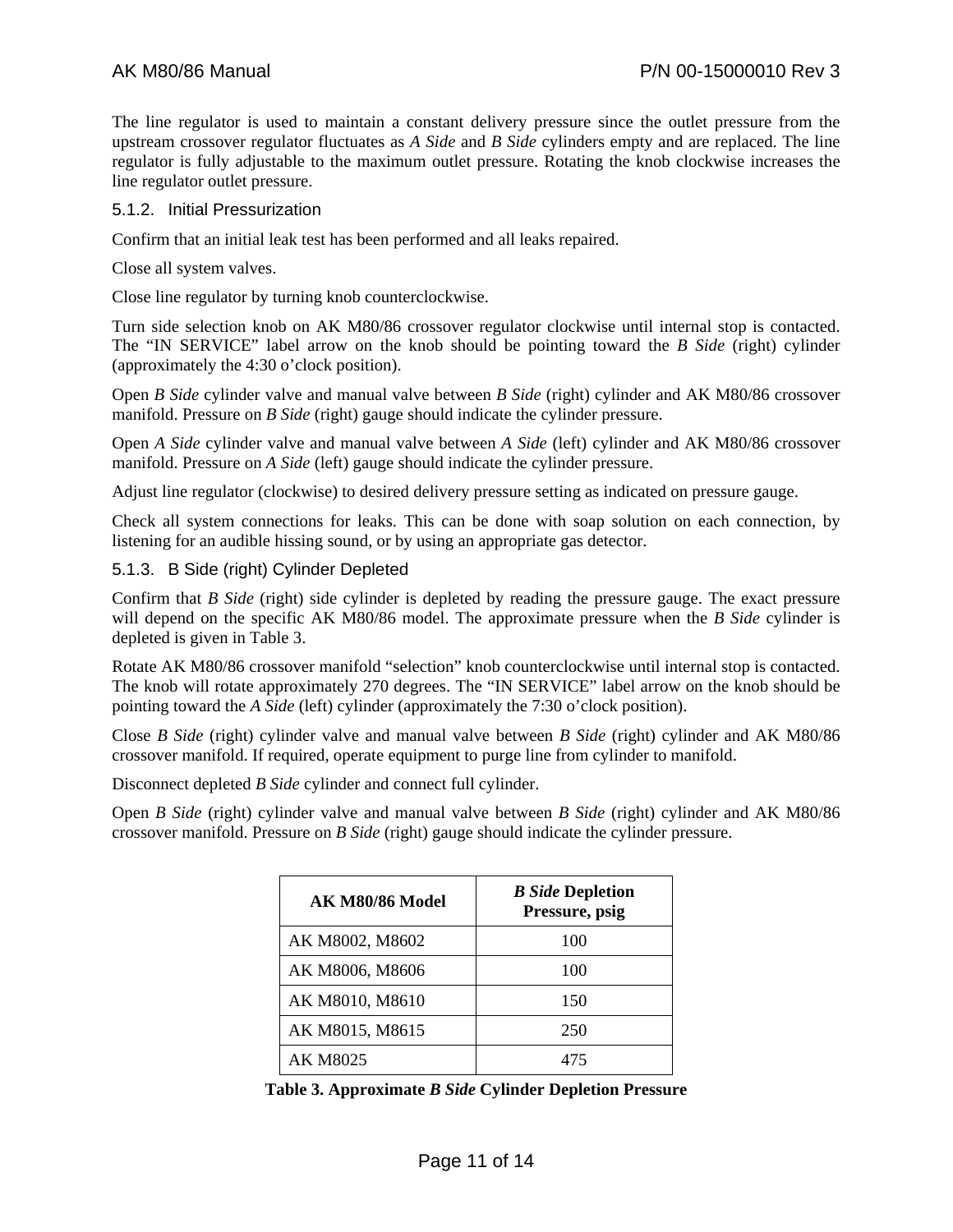#### <span id="page-11-0"></span>5.1.4. Cylinder "A" Depleted

Confirm that *A Side* (left) side cylinder is depleted by reading the pressure gauge. The exact pressure will depend on the specific AK M80/86 model. The approximate pressure when the *A Side* cylinder is depleted is given in [Table 4.](#page-11-1)

Rotate AK M80/86 crossover manifold "selection" knob clockwise until internal stop is contacted. The knob will rotate approximately 270 degrees. The "IN SERVICE" label arrow on the knob should be pointing at approximately 4:30 o'clock position toward the *B Side* (right) cylinder.

Close *A Side* (left) cylinder valve and manual valve between *A Side* (left) cylinder and AK M80/86 crossover manifold. If required, operate equipment to purge line from cylinder to manifold.

Disconnect depleted *A Side* cylinder and connect full cylinder.

Open *A Side* (left) cylinder valve and manual valve between *A Side* (left) cylinder and AK M80/86 crossover manifold. Pressure on *A Side* (left) gauge should indicate the cylinder pressure.

| <b>AK M80/86 Model</b> | <b>A Side Depletion</b><br>Pressure, psig |
|------------------------|-------------------------------------------|
| AK M8002, M8602        | 85                                        |
| AK M8006, M8606        | 85                                        |
| AK M8010, M8610        | 135                                       |
| AK M8015, M8615        | 225                                       |
| <b>AK M8025</b>        | 435                                       |

<span id="page-11-1"></span>**Table 4. Approximate** *A Side* **Cylinder Depletion Pressure**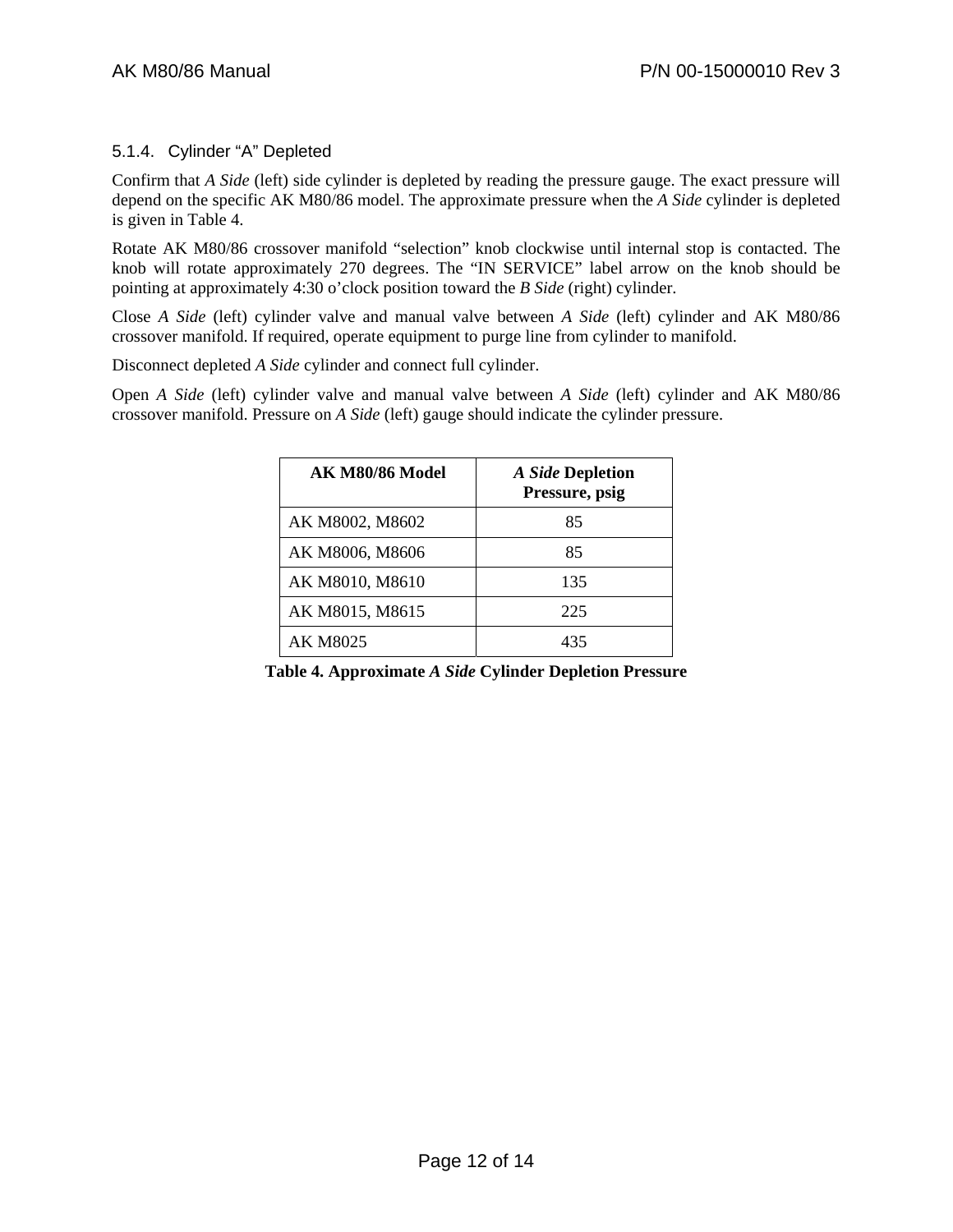## <span id="page-12-0"></span>**6. TROUBLESHOOTING**

The most common problem conditions and possible causes/corrections are described below. Please contact the factory for assistance with other problem conditions or to discuss a specific problem in more detail.

#### **6.1. External leak**

Possible causes:

Connection not assembled properly with Teflon tape.

Connection not tightened properly.

Correction:

Inspect equipment to determine source of the leak. Repair leak by disassembling the connection, inspecting parts, and reassembling using good shop practice.

If the leak is from the bonnet of the regulator, then AP Tech recommends that the AK M80/86 manifold be sent back to the factory for repair (however, a field repair kit is available).

#### **6.2. Relief valve is opening and venting gas**

Possible causes:

Relief valve opens below set pressure.

Seat leak on AK M80/86 crossover regulator causing an overpressure condition.

Correction:

Remove and bench-test relief valve. Replace relief valve if defective.

If relief valve operates correctly, then temporarily install a pressure gauge in relief valve port of AK M80/86 manifold and monitor pressure. A continuous pressure rise after initial pressurization indicates a seat leak on the AK M80/86 crossover regulator. If the problem is a seat leak, then AP Tech recommends that the AK M80/86 manifold be sent back to the factory for repair (however, a field repair kit is available).

#### **6.3. High delivery line pressure**

Possible causes:

Other gas source from point of use is pressurizing delivery line.

Seat leak or high creep on line regulator.

Regulator knob adjusted incorrectly.

#### Correction:

Check to see if a different gas source can be pressurizing the line.

If another gas source is not the cause of the high delivery line pressure, then shut off the supply to the point of use, close the line regulator, vent the delivery line, and readjust to desired outlet pressure. If the line outlet pressure continues to rise above the set pressure, then it is likely the line regulator has a seat leak and AP Tech recommends that the AK M80/86 manifold be sent back to the factory for repair (however, a field repair kit is available). If the outlet pressure does not change significantly, then it is likely the regulator was adjusted incorrectly.